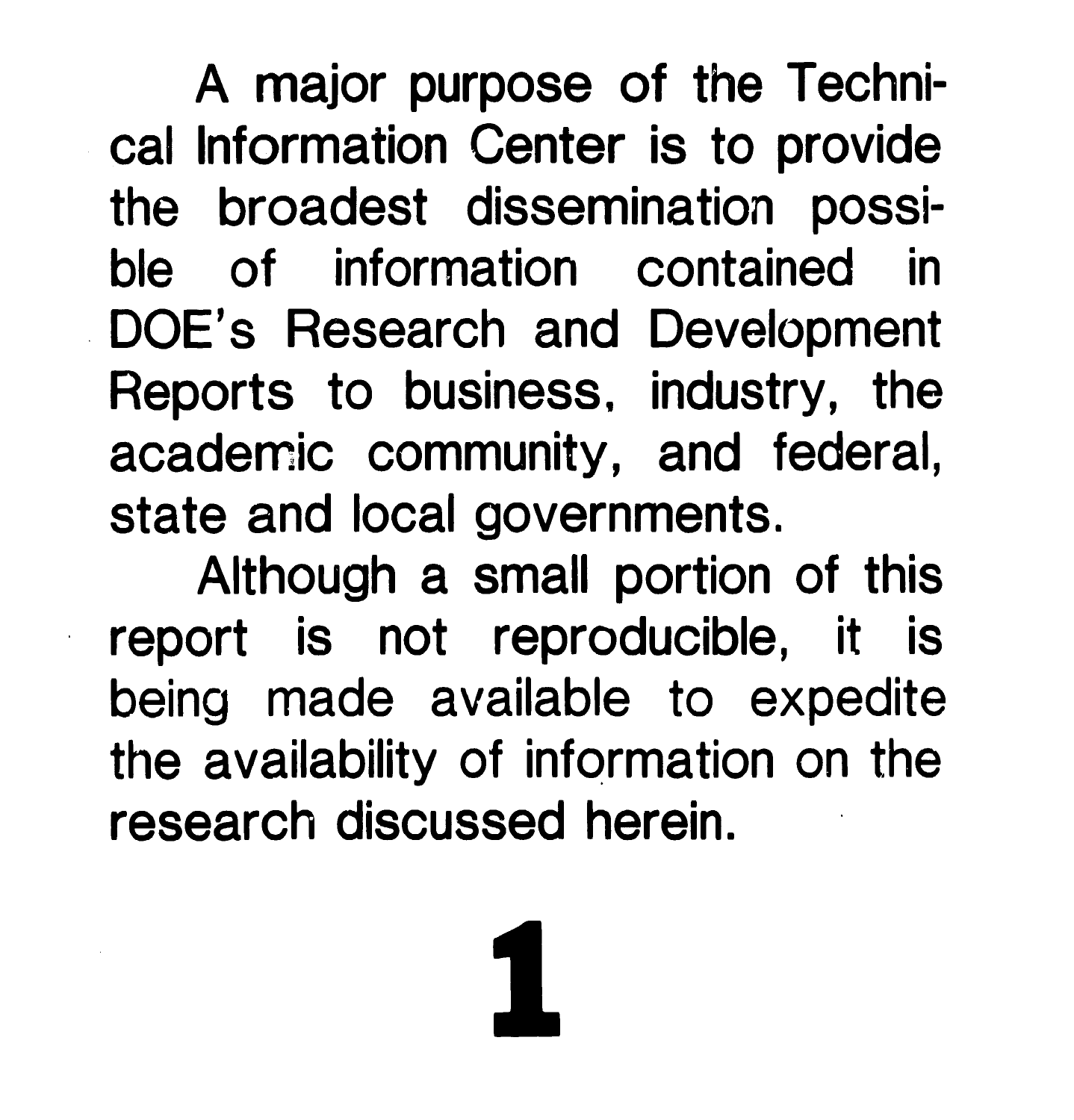DE88 009115

Los Alamos National Laboratory is operated by the University of California for the United States Department of Energy under contract W-7405-ENG-36

TITLE: PRELIMINARY MODELING OF THE TMI-2 ACCIDENT WITH MELPROG-TRAC

AUTHOR(S): Richard P. Jenks

SUBMITTED TO: American Nuclear Society Topical Meeting on The TMI-2 Accident Materials Behavior and Plant Recovery Technclogy October 31-November 4, 1988 Washington, DC

# MASTER

By acceptance of this article, the publisher recognizes that the U.S. Government retains a nonexolusive, royally-free license to publish or reproduce the published form of this contribution or to allow others to do so, for U.S. Government purposes

. he Los Alamos National Laboratory requests that the publisher identify this article as work performed under the auspices of the U.S. NRC .



FORM NO. 836 R4 **AT AP MARALIA** 

OISTRIBUTION OF THE MOTOMERY OF THE MOTOR

an agency of the United States thereof, nor any of their Legal Liability or response

Š

**Showmand** 

account of work

å

**A** 

Ĭ

the report **Elphores.** 

Noting the United States Go

DISCLAIMER

trade name, trademark

.<br>گ

ø

owned rights.

product,

apparates,

**information** 

ts that its

ă

ق ģ j

ce herein to :

ä

ä

î<br>D

e<br>Se

ā

reflect those endorsement, thereof.

ä

í  $\overline{\bullet}$ 

2

b  $\bullet$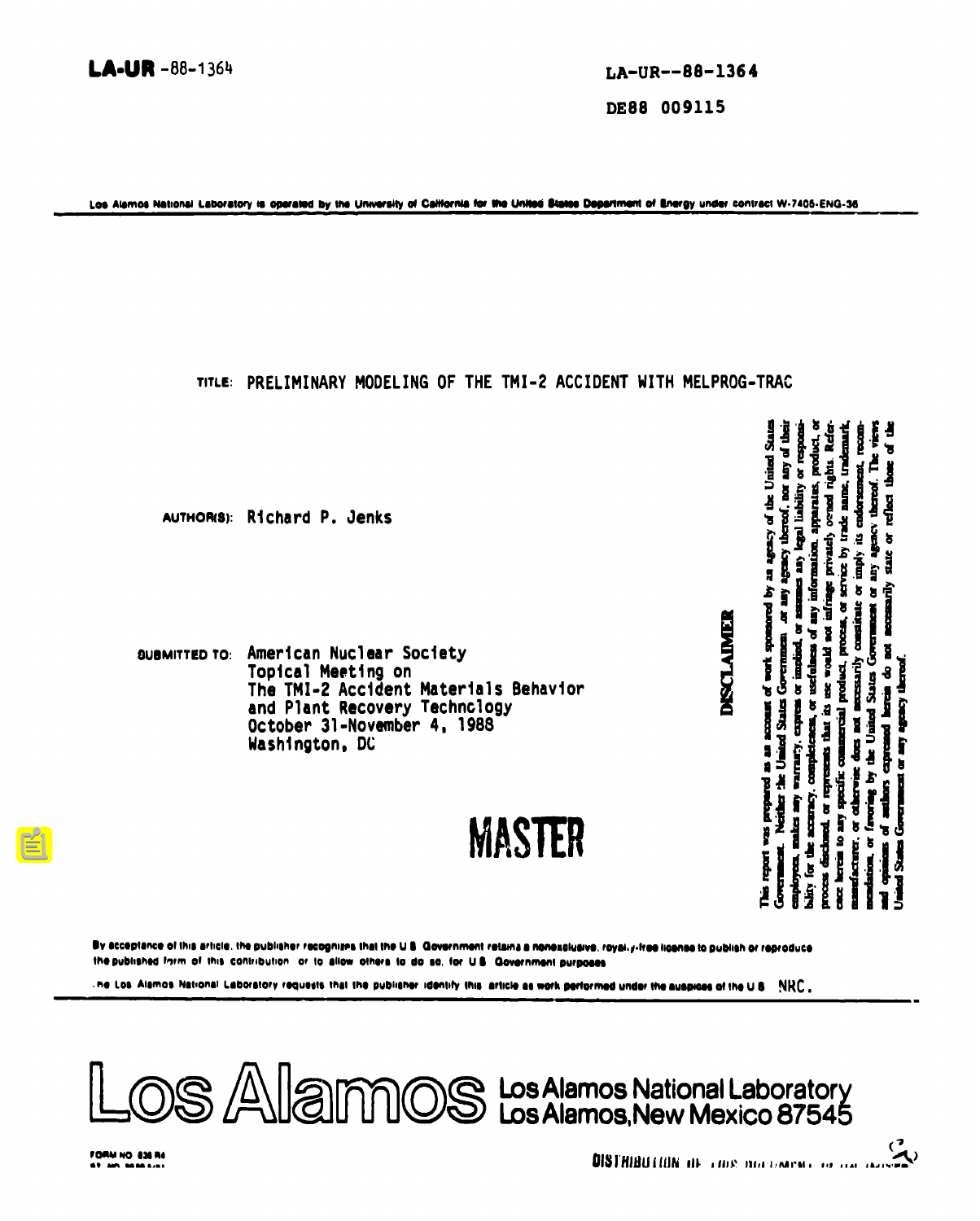#### PRELIMINARY MODELING OF

#### THE TMI-2 **ACCJDENTWITH** MELPROG-TRAC

by

Richard P. Jenks Safety Code Development Group, N-9 Los Alamos National Laboratory

#### INTRODUCTION

In support of Nuclear Regulatory Commission and Organization for Economic Cooperation and Development (QECD)-sponsored Tnrce Mile Island-Unit 2 (TMI-2) Analysis Exercise studies, work has been performed to develop a simulation model of the TMI-2 plant for use with the integrated MELPROG-TRAC computer code.  $1,2,3,4,5$ Numerous nuclear power plant simulation studies have been performed with the TRAC computer code in the past.<sup>\*</sup> Some of these addressed the TMI-2 accident or other hypothetical events at the TMI plant,  $6.7,8$  In addition, studies have been previously performed with the MELPROG-TRAC code using Oconee-1 and Surry plant  $models.^{9,10,11,12}$  This paper describes the preliminary MELPROG-TRAC input model for severe accident analysis,

Initial modeling efforts were directed at converting earlier MELPROG and TRAC input decks to work with the latest version of the integrated code. Subsequent efforts

More than 125 full-scale plant calculations have been performed at Los Alamos in the last several years. These calculatiors covered numerous hypothetical accidents (steam-generator tube rupture. loss of feedwater, small-break loss-of-coolant accident, boron dilution, anticipatedtransient without scram, loss-of-offsight power, etc.) for most types of nuclear steam supply systems (Babcock & Wilcox, Westinghouse, and Combustion Engineering. A listing of these calculations and associated report numbers is available by writing to the author at MS K555, Los Alamos National Laboratory, Los Alamos, NM 87545.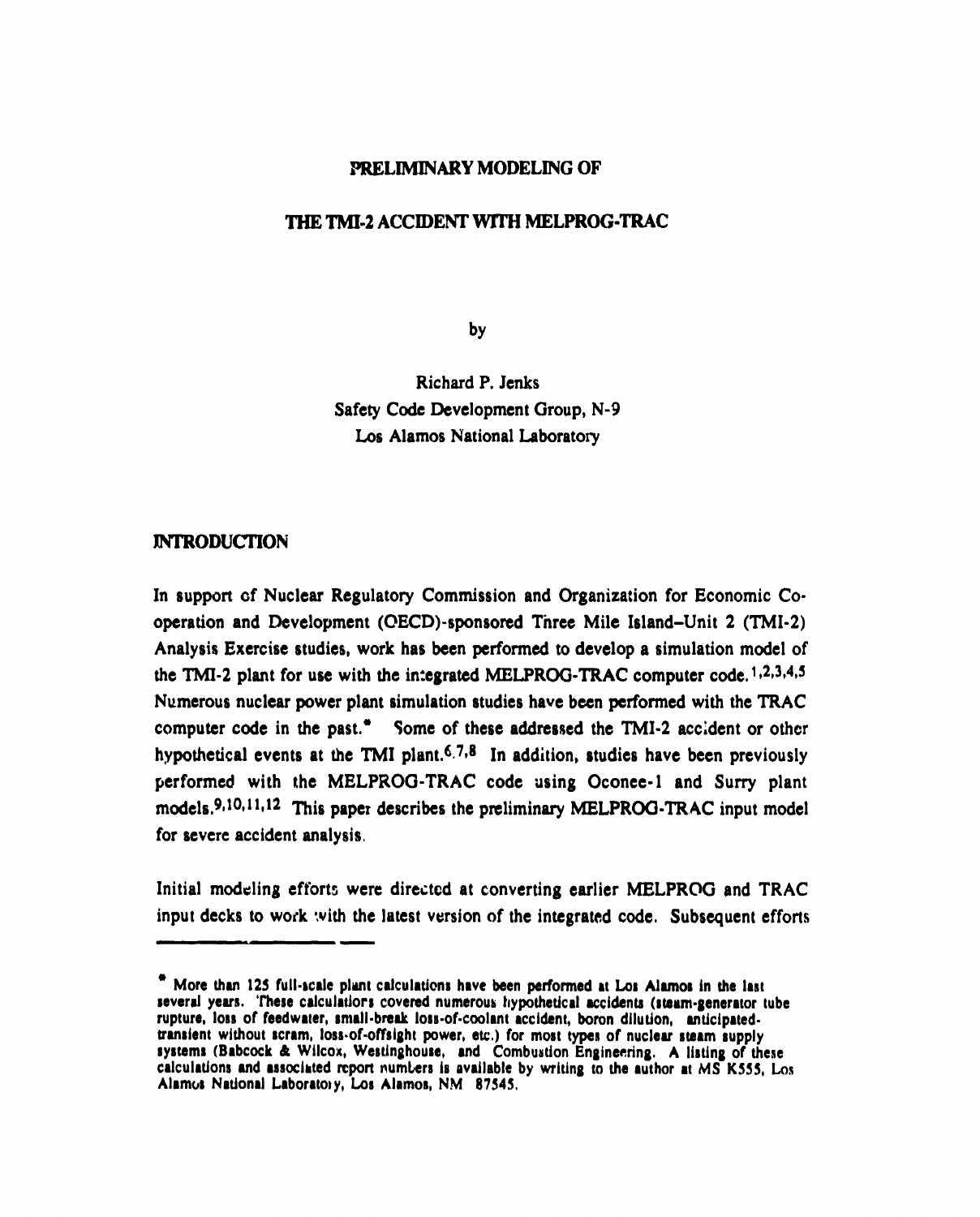involved adjusting the existing models to more accurately predict the initial conditions and the accident sequence to the end of Phase  $2(174 \text{ min})$ . The initial conditions and accident sequence are shown in Tables 1 and 2 with comparisons given with preliminary calculational results obtained using early versions of the input model,

#### **INPUT MODELS**

The preliminary MELPROG input model is depicted in Figure 1. It consists of the following structures to define the reactor pressure vessel and associated principal vessel internals:

| vessel bottom head               | flow distributor                |  |
|----------------------------------|---------------------------------|--|
| in-core instrumentation tubes    | lower grid forging and shell    |  |
| lower grid support posts         | lower grid distributor plate    |  |
| lower grid rib section           | upper grid rib section and ring |  |
| control rod assembly guide tubes | upper support plate             |  |
| vessel top head                  | thin metal in upper head        |  |
| core barrel                      | baffle plate                    |  |
| formers                          | plenum cylinder                 |  |
| core support shield              | vessel wall plus thermal shield |  |

The preliminary MELPROG model also contains a core model that includes a basic representation of the fuel rods and the full-length control rods. The basic fuel rod consists of an axial fuel/gap/cladding region with an upper region Forthe fission gas plenum [spring, spacer pellet, end plugs and spacer grids not explicitly modeled), The full-length control rods are similarly modeled with an axial absorber/cladding region.

The TRAC input model for the primary system is depicted in Figure 2. It models both hot legs, all four cold legs, the reactor-coolant pumps and the pressurizer. In addition, it models both steam generators and sufficient operator and equipment control to capture operator and equipment actions during the system transient The secondary system (not shown) includes only sufficient components to accurately predict primaryto-secondary heat transfer and steam generation. The feedwater flows (both main and **auxiliary) and** &team**lines are** provided as boundary conditions,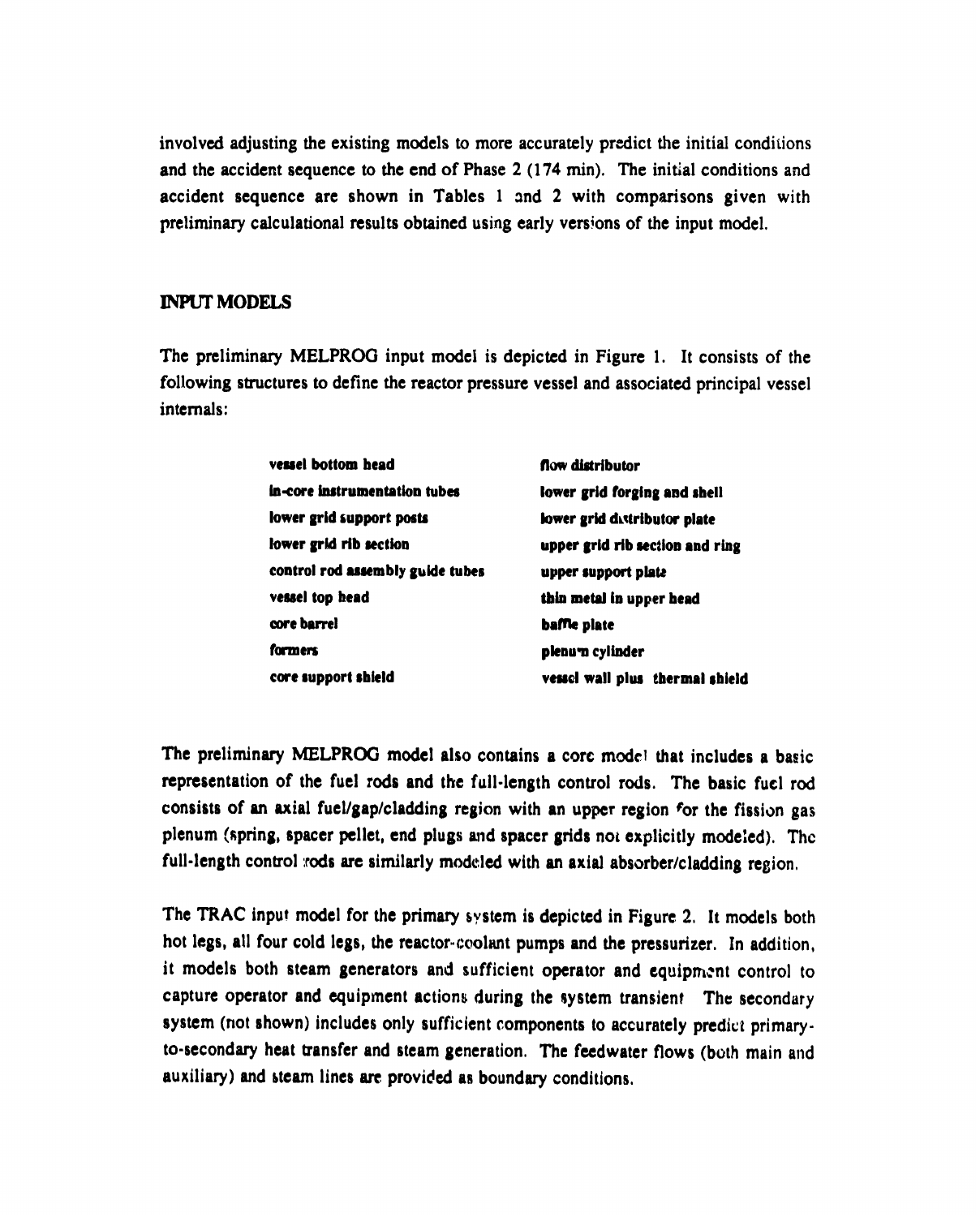#### **DISCUSSION**

The modeling of the TMI-2 accident presented a chailenge, requiring accurate establishment of initial and boundary conditions. This requirement was evident from initial calculations that did not show the repressurization that was actually observed in the plant after the pressurizer power-operated relief valve was closed. The need to accurately model initial and boundary conditions was further indicated by the incorrectly predicted draining of the pressurizer. It has been postulated that this early draining was most likely caused by excessive vessel liquid inventory provided by our earlier preliminary model. This excessive liquid inventory allowed the primary system to become overcooled during Phase 1 (prior to 100 minutes), and prevented the simulation of core damage **towards thr** end of Phase 2 (prior to 174 minutes).

Current efforts are directed at establishing more accurate initial and boundary conditions and developing a more detailed core model for the MELPROG input. The initial and boundary conditions are consistent with the data base that has been provided as part of the Initial-Conditions Boundary-Conditions (ICBC) software to support the TM1-2 Analysis Exercise.<sup>13</sup> The core model is based on review of plant data developed for earlier modeling of the TMI-2 accident and more recent plant data provided to TMI-2 Analysis Exercise participants.

#### **REFERENCES**

- 1. W. J. Camp, M. F. Young, J. L. Tomkins, J. E. Kelly, P. J. Maudlin and R. J. Henningcr, "MELPR& -PWR/MODl: A **mechanistic Code** for Analysis of Reactor Core Melt Progression and Vessel Attack Under Severe Accident Conditions," Sandia National Laboratories report, to be published.
- 2. Safety Code Development Croup, "TRAC-PF1/MOD2: An Advanced Best-Estimate Computer Program for Pressurized Water Reactor Thermal-Hydraulic Analysis," Los Alamos National Laboratory report LA-11012-M (NUREG/CR-4./23), to be published,
- 3. B. E. Boyack, H. Stumpf and J. F. Lime, "TRAC User's Guide," Los Alamos National Laboratory report LA-10590-M (NUREG/CR-4442) (November 1985).
- 4. R. P. Jenks and V. Martinez, "TRAC Support Software," Los Alamos National Laboratory report LA-11214-MS (NUREG/CR-5071) (June 1988).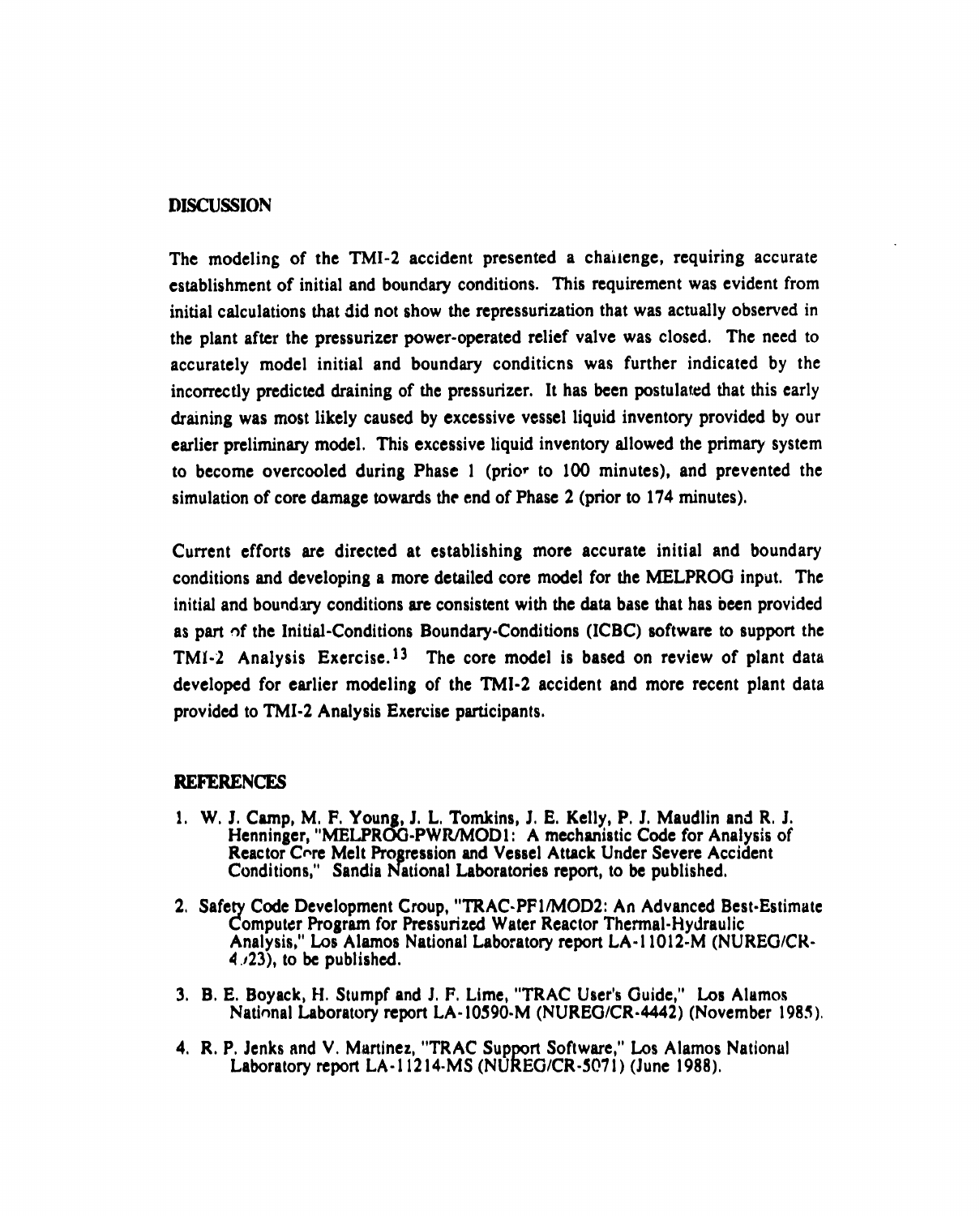- 5, D. R. Lilts, J. W. Spore, T. D. Knight, R. A. Nelson, M. W. Cappiello, K. 0. Pasamehmetoglu, J. H. Mahaffy, L. A. Guffee, H. J. Stumpf, P. J. Dotson, R. G. Steinke, P. R. Shire, S. E. Greiner, and K. B. Sherwood, "TRAC-PF1/MODl Correlations and Models," Los Alamos National Laboratory report  $(LA-11208-MS)$  (NUREG/CR-5069), to be published.
- 6. J. R. Ireland, P. K. Mast, T. R. Wehner, P. B. Elciwcis, W. L. Kirchner, and M. G. Stevenson, "Relirninary Calculations Related to the Accident at Three Mile Island," Los Alamos National Laboratory report LA-8273-MS (NUREG/CR-1353) (March 1980).
- 7. B. Nassersharif, "Analysis of Multiple-Tube Ruptures in Both Steam Generators for the Three Mile Island-1 Pressurized Water Reactor," Los Alamos National Laboratory document, LA-UR-85-1404 (April 1985),
- 8. B. Nassershirif, "Analysis of Stcarn-Generator Tube-Rupture Events Combined with Auxiliary-Fecdwater Control-Systcm Failure for Three Mile Island-[hit 1 and Zion-Unit 1 Pressurized Water Reactors," Los Alamos National Laboratory document LA-UR-85-4145, presented to the Thermal Reactor Safety Meeting, San Diego, California, February 2-6, 1986,
- 9, R, J. Henninger and B. E, Boyack, "An Integrated TRAC/MELPROG Analysis of Core Damage From a Severe Feedwater Transient in the Oconee-1 PWR," Los Alamos National Laboratory document LA-UR-84-2807, presented to the !ntemational ANS/ENS Topical Meeting on Thermal Reactor Safety San Diego, California, February 2-6, 1986.
- 10. B. E. Boyack and R. J. Henninger, "TRAC/MELPROG Analyses of TMLB' Transients in Oconce-l," Los Alamos National Laboratory document LA-UR. 85-2898, presented to the Thirteenth Water Reactor Safety Research Information Meeting, Gaithersberg, Maryland, October 1985,
- 11. R. J. Henninger and B. E. Boyack, "An Integrated TRAC/MELPROG Analysis of Core Damage From a Severe Feedwater Transient in the Oconee-1 PWR," Los Alamos National Laboratory document LA=UR-85-4173, presented to the International ANS/ENS Topical Meeting on Thermal Reactor Safety, San Diego, California, February 2-6, 1986.
- 12, R, Henninger and J, F, Dcaring, "Integrated TRAC/MELPROG Analyses of a PWR Station Blackout, " Los Alamos National Laboratory document LA-UR-87-167, presented to the National Heat Transfer Joint Conference, Heat Transfer Aspect of Severe Accident Session, Pittsburgh, Pennsylvania, August 1987.
- 13. R. W. Brower, L. J. Fackrell, D. W. Golden, M. L. Harris and C. L. Olaveson, "ICBC Version 3.1 TMI-2 Initial and Boundary Conditions Data Base," General Public Utilities report GEND-INF-078 (January 1988).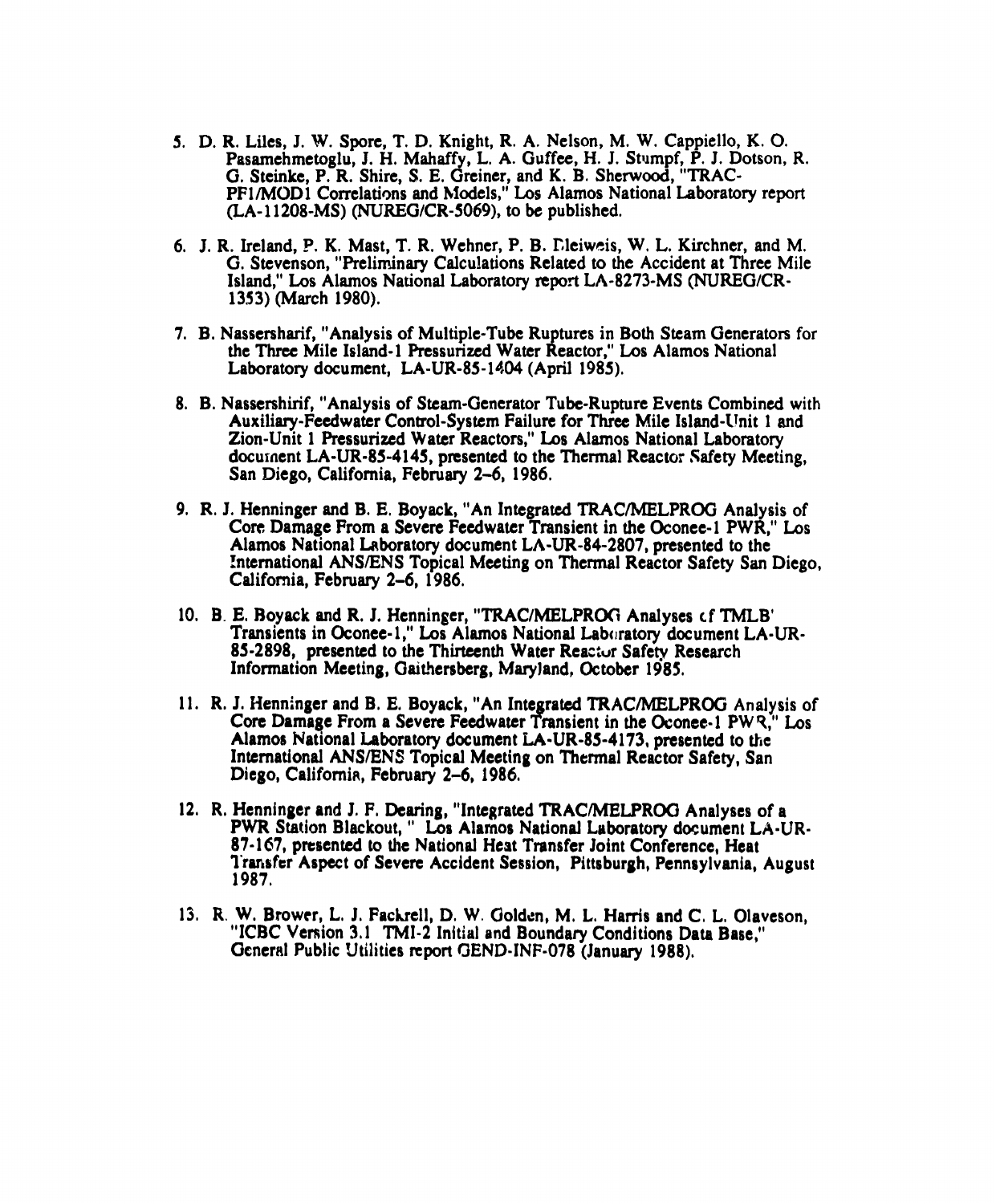### TABLE 1. TMI-2 SEQUENCE OF EVENTS

| Time(s)  |                | Event                                                                                   |  |
|----------|----------------|-----------------------------------------------------------------------------------------|--|
| TMI-2    | <b>MELTRAC</b> |                                                                                         |  |
| 0        | $\bf{0}$       | Loss of main feedwater                                                                  |  |
| $\bf{0}$ | 0              | Turbine trip                                                                            |  |
| 0        | 0              | Steam stop valves in steam chest close                                                  |  |
| 0        | 0              | AFW pumps start                                                                         |  |
| 4        | 5.2            | Pressure>15.65 MPa: PORV opens                                                          |  |
| 5        |                | Turbine bypass valves open                                                              |  |
| 8        | 8              | Reactor trips                                                                           |  |
| 15       | 14.6           | PORV does not close; pressure<15.65 MPa                                                 |  |
| 31       |                | AFW valves open                                                                         |  |
| 41       | 41             | HFI on                                                                                  |  |
| 90       | no             | Upper head of vessel saturated                                                          |  |
| 90       | 93             | Steam generators boil dry                                                               |  |
| 300      | 326            | Primary system repressurization                                                         |  |
| 450      | 455            | Pressurizer full                                                                        |  |
| 480      | 493            | Primary pressure decreases (AFW on)                                                     |  |
| 4380     | 4422           | Loop B RCPs trip, Loop-A voiding                                                        |  |
| 6000     | 6048           | Trip A-loop RCPs (end Phase 1)                                                          |  |
| 6720     | 7482           | Superheat in Loop-A hot leg - core<br>uncovery                                          |  |
| 7500     | 7482           | Primary system repressurization starts again                                            |  |
| 7800     | no             | Cladding failures (110G K) followed by Zirc<br>oxidation (1800 K) and fuel liquefaction |  |
| 8340     | 8340           | Pressurizer PORV block valve closed                                                     |  |
| 10440    | 10400          | Restart of Loop B-2 RCP (end Phase 2)<br>& End of Calculation                           |  |

 $\sim 10^{-10}$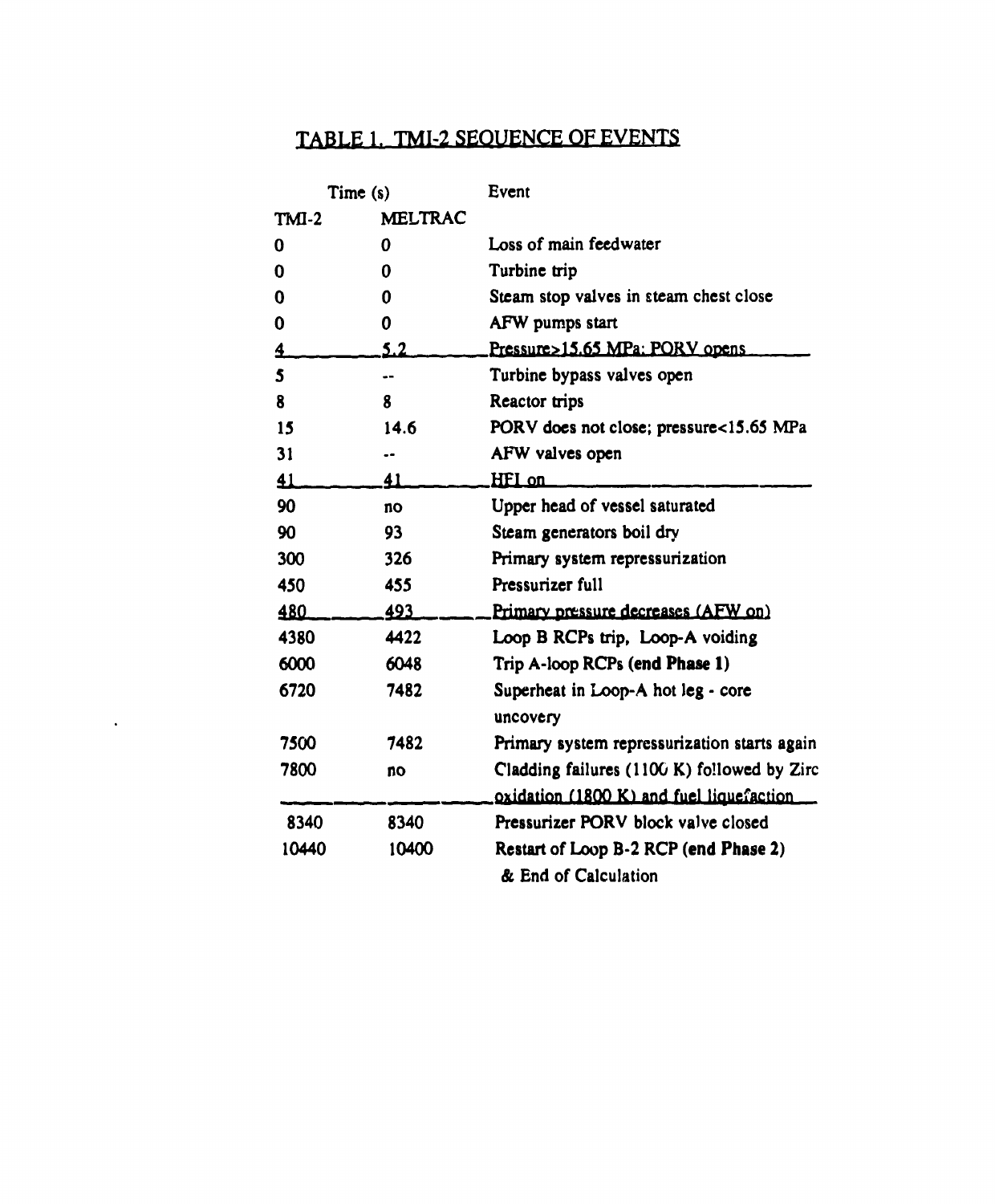## TABLE 2. TMI-2 PLANT CONDITIONS: INITIAL

| <b>PARAMETER</b>                            | $TMI-2$           | <b>MELTRAC</b> |
|---------------------------------------------|-------------------|----------------|
| $AUX$ feedwater injection $SG-A$ (kg/s)     | 0.0               | 0.0            |
| AUX feedwater injection SG-B (kg/s)         | 0.0               | 0.0            |
| Calculated PORV flow rate $(kg/s)$          | $2.59 \pm 0.517$  | 0.0            |
| Cold leg temperature 1A (K)                 | $561 \pm 1.06$    | 564.3          |
| Cold leg temperature 1B (K)                 | $565 \pm 1.06$    | 564.1          |
| Cold leg temperature 2A (K)                 | 548               | 564.3          |
| Cold $leg$ temperature $2B(K)$              | 565               | 564.1          |
| Hot leg temperature $A$ -loop $(K)$         | $592 \pm 0.633$   | 591.9          |
| Hot leg temperature $B$ -loop $(K)$         | $592 \pm 0.633$   | 591.9          |
| HPI makeup based on expected results (kg/s) | 5.44              | 5.44           |
| letdown flow (kg/s)                         | $4.18 \pm 0.335$  | 4.11           |
| Main steam temperature $A(K)$               | $586 \pm 1.17$    | 584.3          |
| Main steam temperature B (K)                | $586 \pm 1.17$    | 584.3          |
| Pressure-primary (MPa)                      | $15.2 \pm 0.0752$ | 14.93          |
| Pressurizer level (m)                       | $5.77 \pm 0.61$   | 5.55           |
| RC flow rate loop $A$ (kg/s)                | $8280 \pm 178$    | 8603           |
| RC flow rate loop $B$ (kg/s)                | $8560 \pm 184$    | 8605           |
| Reactor power (MW)                          | $2700 \pm 39$     | 2689           |
| Steam gen. A feedwater flow (kg/s)          | $723 \pm 13.4$    | 720            |
| Steam gen. B feedwater flow $(kg/s)$        | $717 \pm 13.4$    | 720            |
| Steam gen. feedwater temp. (K)              | $513 \pm 0.989$   | 512.4          |
| Steam generator A pressure (MPa)            | $7.31 \pm 0.112$  | 6.24           |
| Steam generator B pressure (MPa)            | $7.24 \pm 0.112$  | 6.24           |
| TOT pressurizer heater group power (MW)     | 1.39              | 0.39           |

 $\mathcal{L}^{\mathcal{L}}(\mathcal{L}^{\mathcal{L}})$  and  $\mathcal{L}^{\mathcal{L}}(\mathcal{L}^{\mathcal{L}})$  and  $\mathcal{L}^{\mathcal{L}}(\mathcal{L}^{\mathcal{L}})$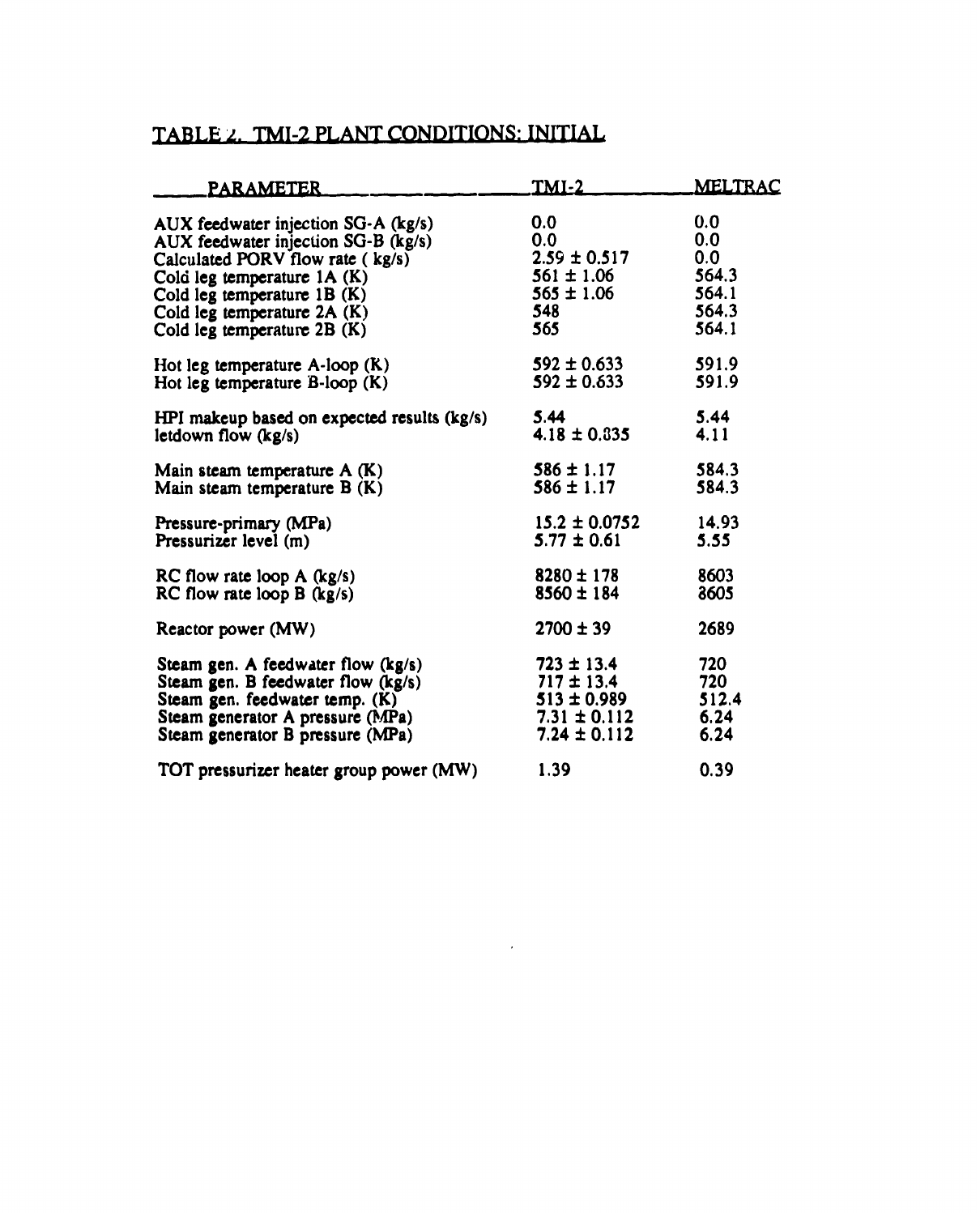

Figure 1. TMI-2 MELPROG VESSEL MODEL